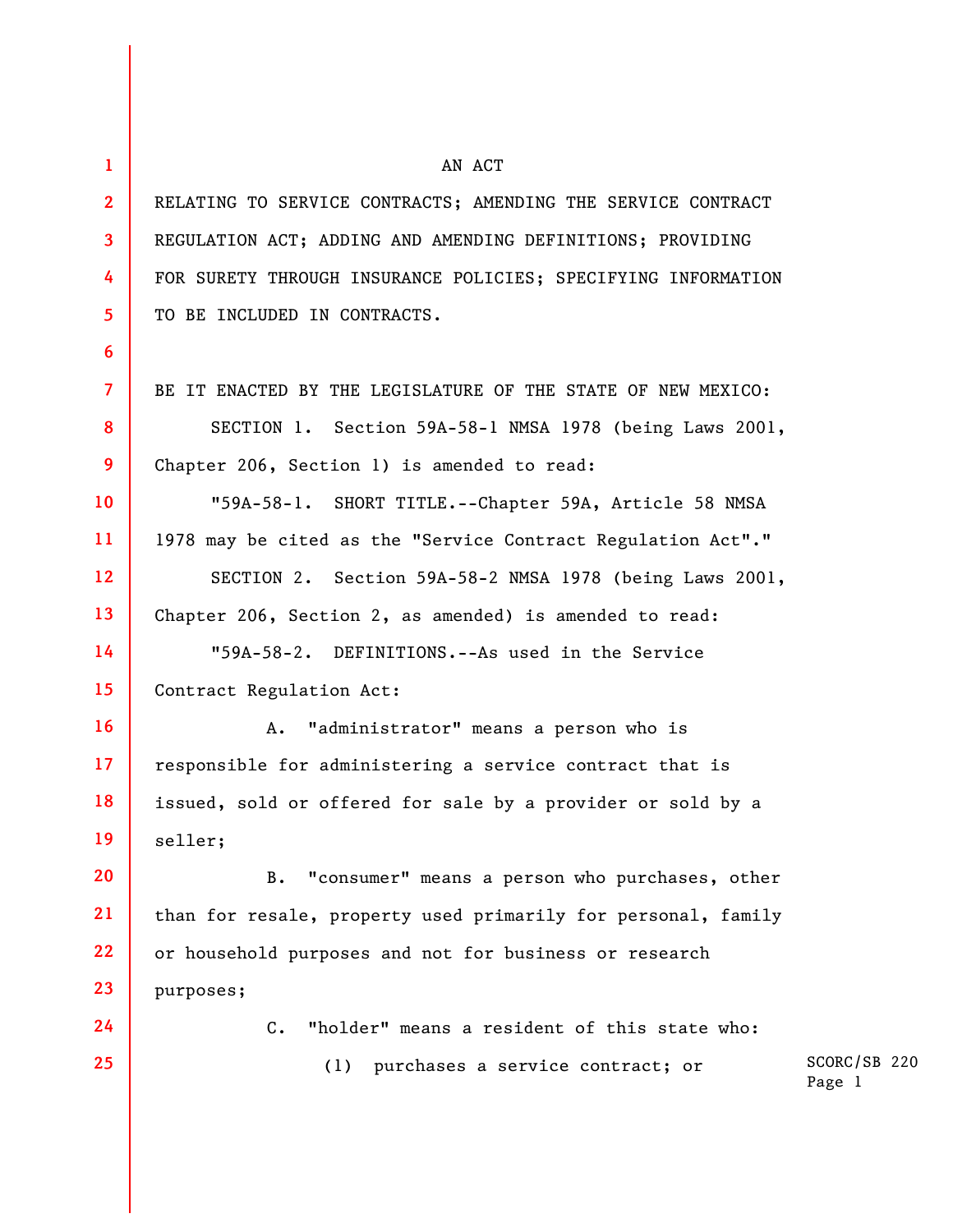(2) is legally in possession of a service contract and is entitled to enforce the rights of the original purchaser of the service contract;

**1** 

**2** 

**3** 

**16** 

**17** 

**4 5 6 7 8 9 10 11 12 13 14 15**  D. "incidental costs" means expenses specified in a warranty that are incurred by the warranty holder due to the failure of the product to perform as provided in the contract. Incidental costs may include, without limitation, insurance policy deductibles, rental vehicle charges, the difference between the actual value of a motor vehicle at the time of failure and the cost of a replacement vehicle, gross receipts taxes, registration fees, transaction fees and mechanical inspection fees. Incidental costs may be reimbursed in either a fixed amount specified in the warranty or by use of a formula itemizing specific incidental costs incurred by the warranty holder;

E. "maintenance agreement" means a contract for a limited period that provides only for scheduled maintenance;

**18 19**  F. "major manufacturing company" means a person who:

**20 21 22 23**  (1) manufactures or produces and sells products under its own name or label or is a wholly owned subsidiary or affiliate of the person who manufactures or produces products; and

**24 25**  (2) maintains, or its parent company maintains, a net worth or stockholders' equity of at least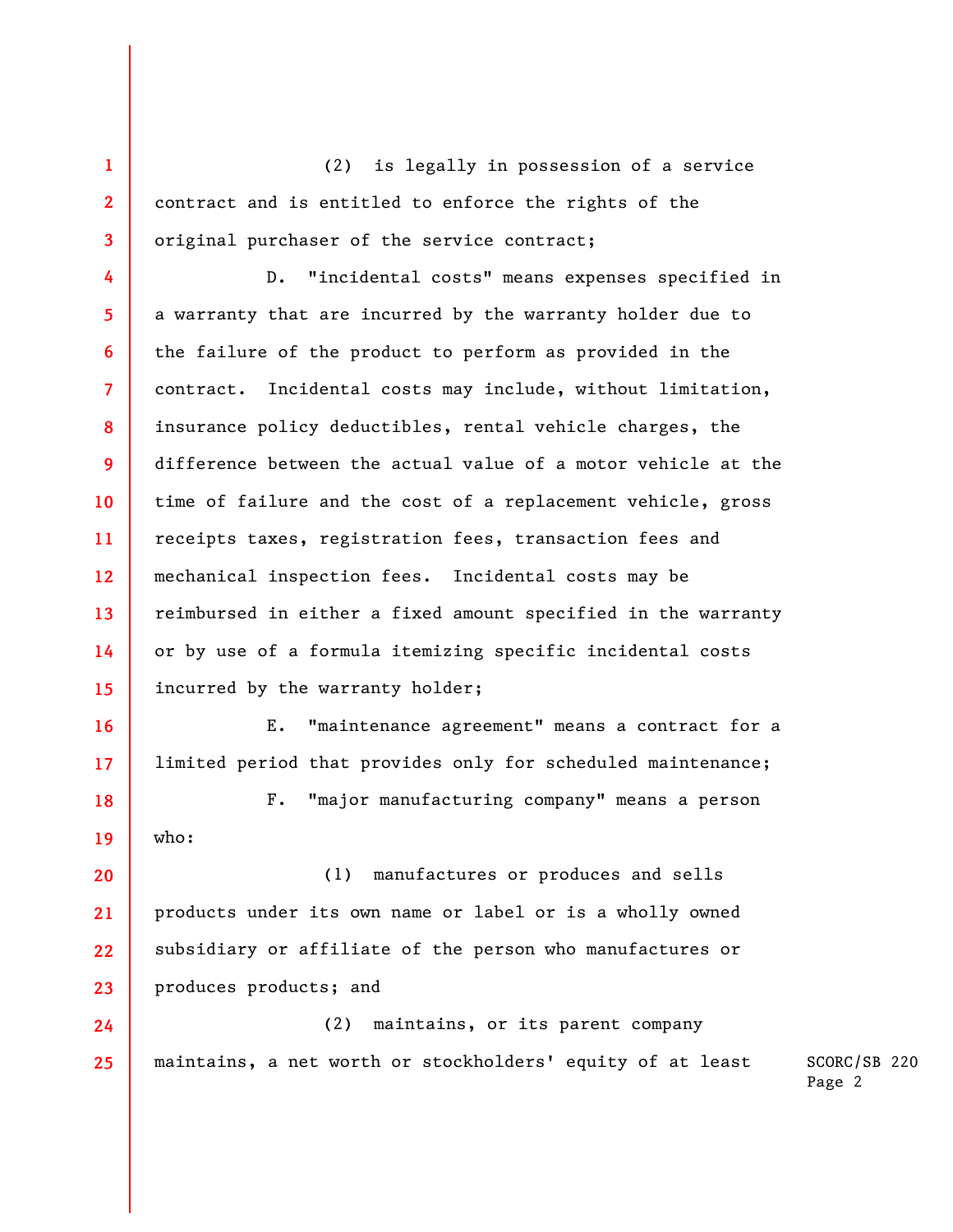one hundred million dollars (\$100,000,000);

**1** 

**2** 

**3** 

**4** 

**5** 

**6** 

**7** 

**8** 

G. "property" means all property, whether movable at the time of purchase or a fixture, that is used primarily for personal, family or household purposes;

H. "provider" means a person who is contractually obligated to a holder or to indemnify the holder for the costs of repairing, replacing or performing maintenance on property;

**9 10 11 12 13 14 15 16**  I. "reimbursement insurance policy" means a policy of insurance issued to a provider to either provide reimbursement to the provider under the terms of the insured service contracts issued or sold by the provider or, in the event of the provider's non-performance, to pay on behalf of the provider all covered contractual obligations incurred by the provider under the terms of the insured service contracts issued or sold by the provider;

**17 18 19 20**  J. "road hazard" means a hazard that is encountered while driving a motor vehicle and that may include potholes, rocks, wood debris, metal parts, glass, plastic, curbs or composite scraps;

**21 22 23**  K. "seller" means a person who sells service contracts that contractually obligate another party or parties;

SCORC/SB 220 **24 25**  L. "service contract" means a contract pursuant to which a provider, in exchange for separately stated

Page 3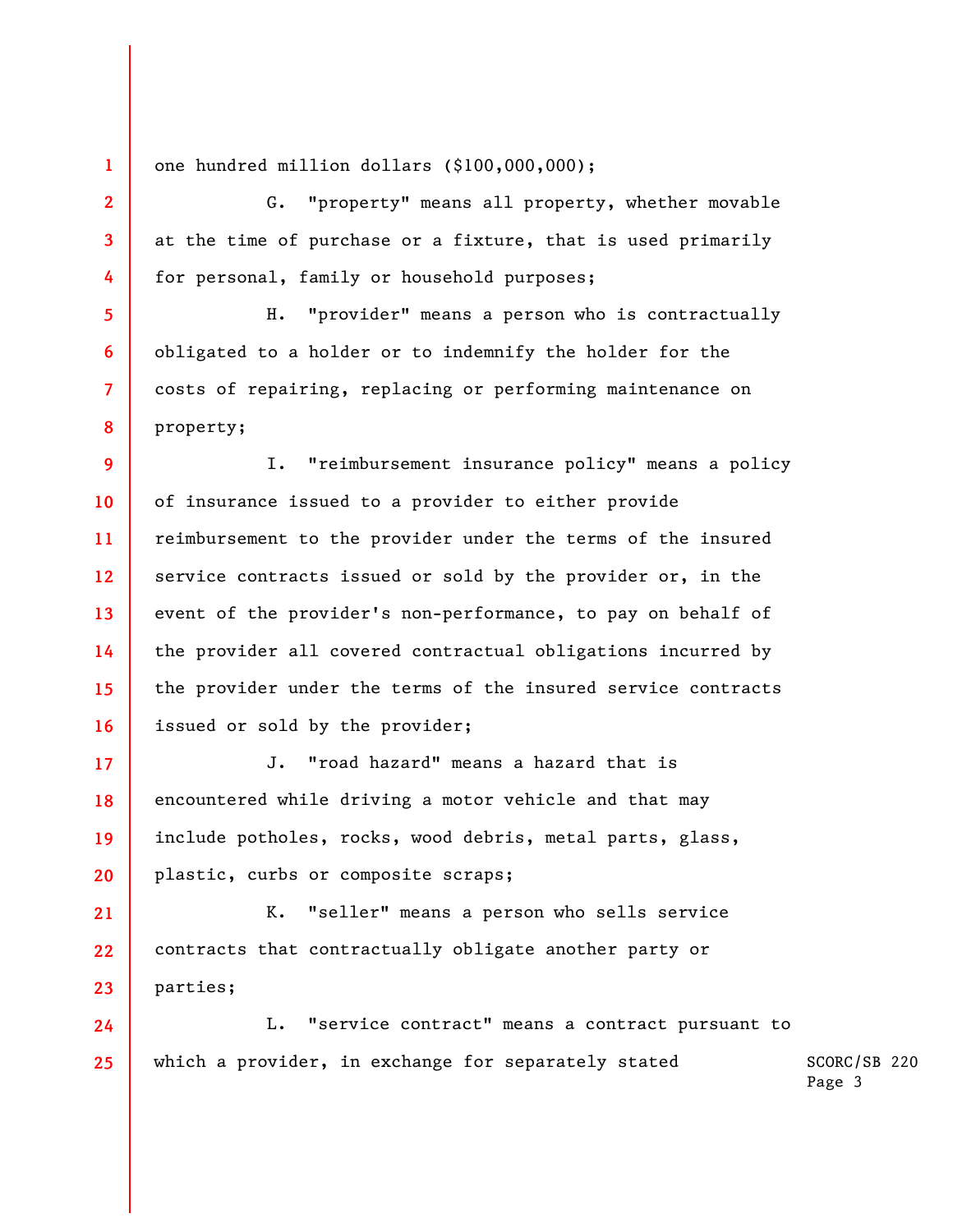**1 2 3 4 5 6 7 8 9 10 11 12 13 14 15 16 17 18 19 20 21 22 23 24 25**  consideration, is obligated for a specified period to a holder to repair, replace or perform maintenance on, or indemnify or reimburse the holder for the costs of repairing, replacing or performing maintenance on, property that is described in the service contract and that has an operational or structural failure as a result of a defect in materials, workmanship or normal wear and tear, including a contract that provides or includes one or more of the following: (1) incidental payment of indemnity under limited circumstances, including towing, rental and emergency road service and food spoilage; (2) the repair, replacement or maintenance of property for damages that result from power surges or accidental damage from handling; (3) the repair or replacement of tires and wheels on a motor vehicle damaged as a result of coming into contact with road hazards; (4) the removal of dents, dings or creases on a motor vehicle that can be repaired using the process of paintless dent removal without affecting the existing paint finish and without replacing vehicle body panels, sanding, bonding or painting; (5) the repair of chips or cracks in motor vehicle windshields or the replacement of motor vehicle windshields as a result of damage caused by road hazards;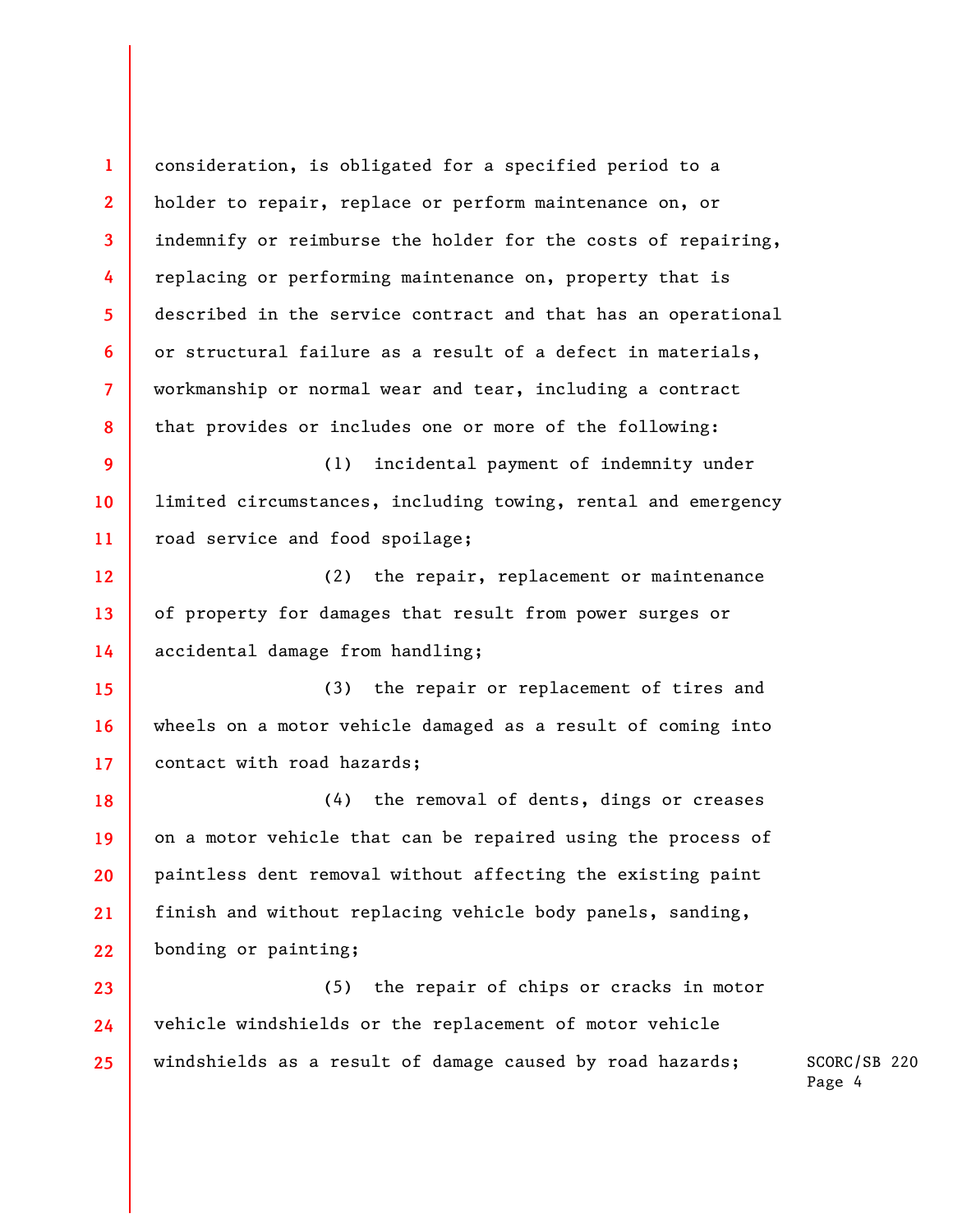SCORC/SB 220 Page 5 **1 2 3 4 5 6 7 8 9 10 11 12 13 14 15 16 17 18 19 20 21 22 23 24 25**  (6) the replacement of a motor vehicle key or key fob in the event the key or key fob becomes inoperable or is lost or stolen; and (7) other services approved by the superintendent if not inconsistent with other provisions of the Service Contract Regulation Act; and M. "warranty" means a warranty provided solely by a manufacturer, importer or seller of property for which the manufacturer, importer or seller did not receive separate consideration and that: (1) is not negotiated or separated from the sale of the property; (2) is incidental to the sale of the property; and (3) guarantees to indemnify the consumer for defective parts, mechanical or electrical failure, labor or other remedial measures required to repair or replace the property and may provide specified incidental costs." SECTION 3. Section 59A-58-4 NMSA 1978 (being Laws 2001, Chapter 206, Section 4) is amended to read: "59A-58-4. PROHIBITION OF SALE OF SERVICE CONTRACT UNLESS REGISTERED.--A provider shall not issue, sell or offer for sale service contracts in this state unless the provider has been registered with the superintendent pursuant to the provisions of the Service Contract Regulation Act. However,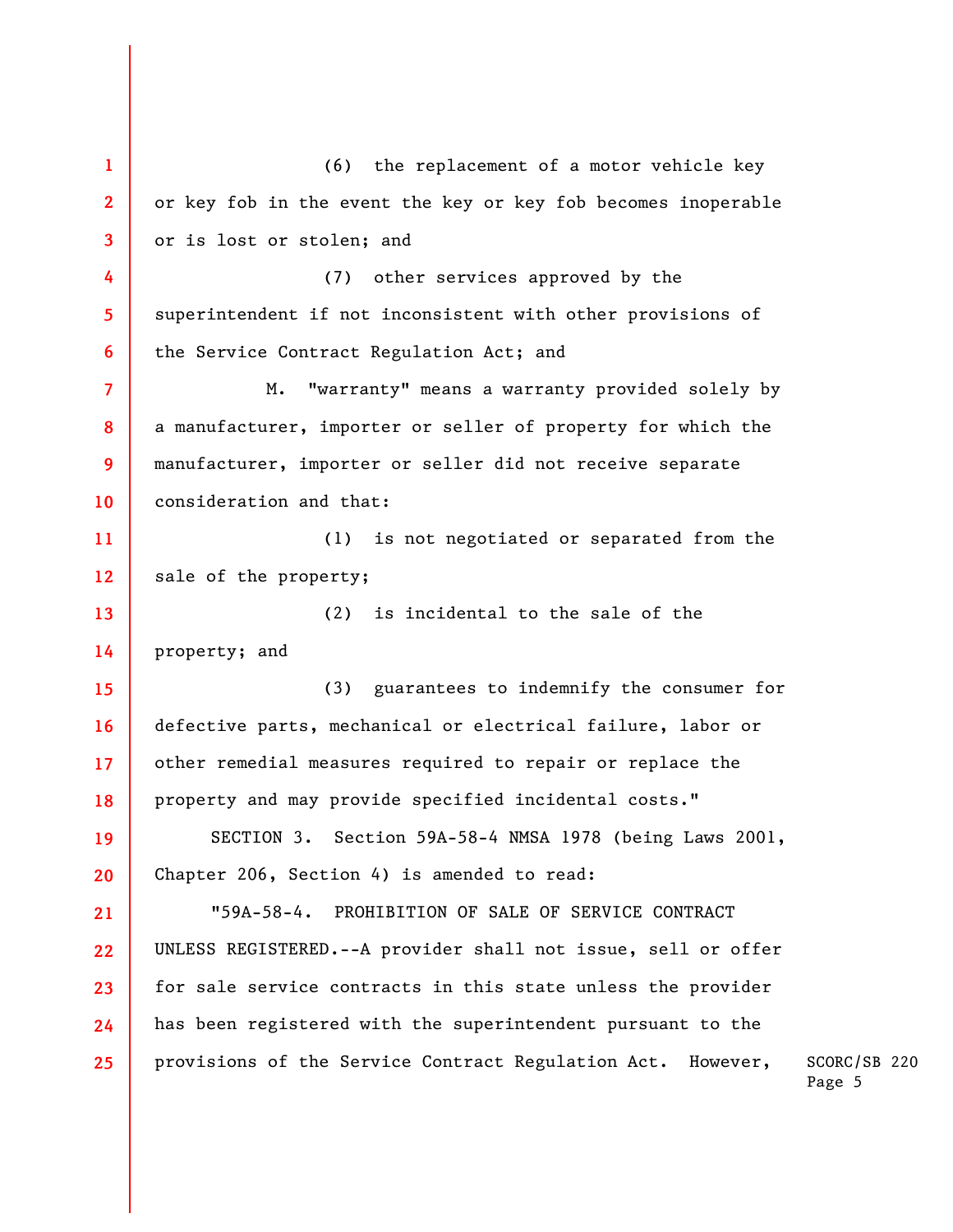**1 2 3 4 5 6 7 8 9 10 11 12 13 14 15 16 17 18 19 20 21 22 23 24 25**  an administrator or seller of a service contract is not required to be registered. The provisions of this section shall not apply to major manufacturing companies' service contracts." SECTION 4. Section 59A-58-5 NMSA 1978 (being Laws 2001, Chapter 206, Section 5) is amended to read: "59A-58-5. REGISTRATION REQUIREMENTS.-- A. A provider who wishes to issue, sell or offer for sale service contracts in this state must submit to the superintendent: (1) a registration application on a form prescribed by the superintendent; (2) proof that the provider has complied with the requirements for security pursuant to Section 59A-58-6 NMSA 1978; (3) the name, address and telephone number of each administrator with whom the provider intends to contract, if any; and (4) a fee of five hundred dollars (\$500). B. A provider's registration is valid for one year after the date the registration is filed. A provider may renew the provider's registration if, before the registration expires, the provider submits to the superintendent an application on a form prescribed by the superintendent and a fee of five hundred dollars (\$500).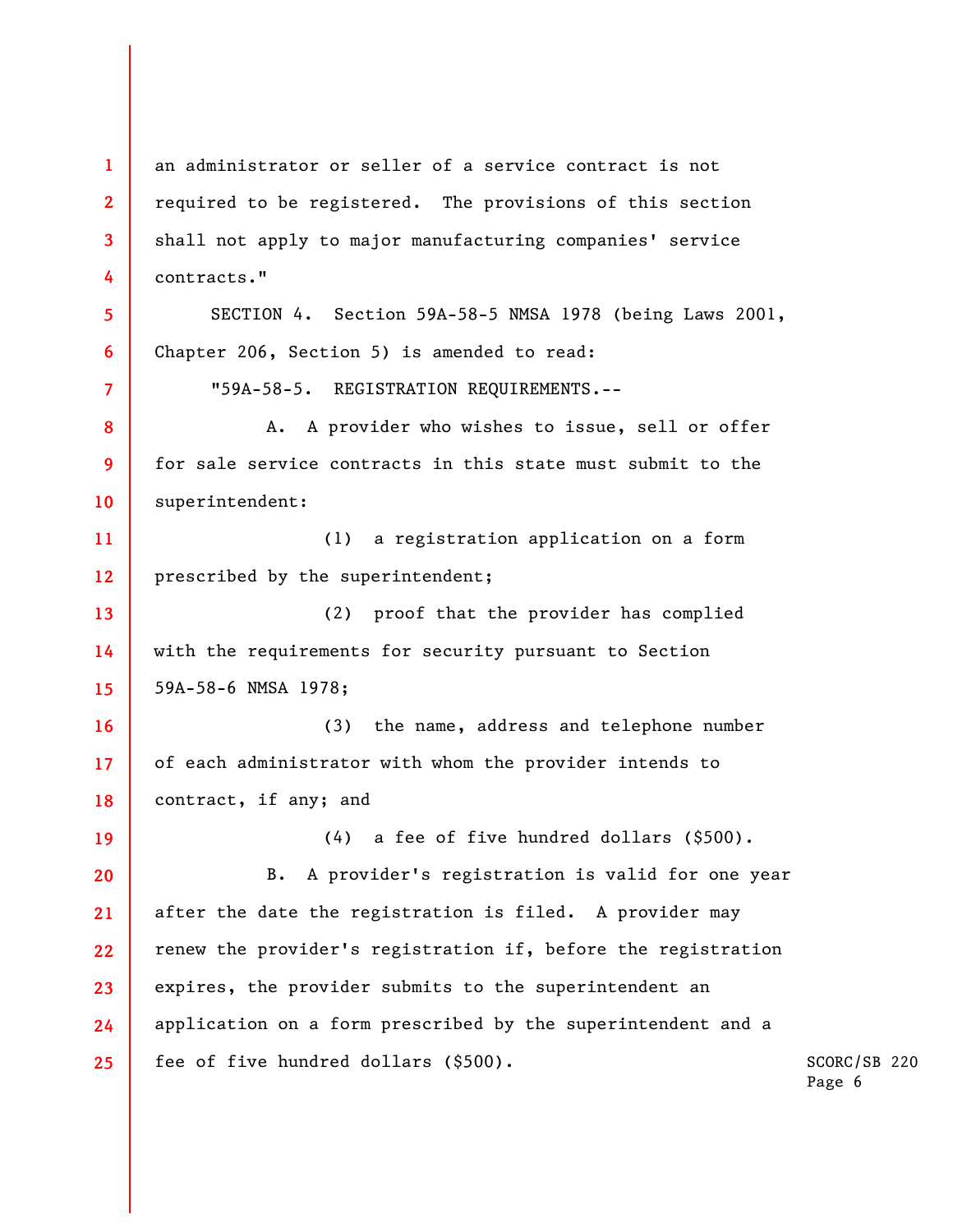**1 2 3 4 5 6 7 8 9 10 11 12 13 14 15 16 17 18 19 20 21 22 23 24 25**  C. The provisions of this section shall not apply to major manufacturing companies' service contracts. D. Service contract forms are not required to be filed with the superintendent." SECTION 5. Section 59A-58-6 NMSA 1978 (being Laws 2001, Chapter 206, Section 6, as amended) is amended to read: "59A-58-6. SECURITY REQUIRED FOR REGISTRATION OF PROVIDER.-- A. To ensure the faithful performance of a provider's obligations to the provider's service contract holders, a provider shall comply with the requirements of one of the following: (1) maintain a deposit with the superintendent as provided in this paragraph: (a) a provider of a service contract shall deposit fifty thousand dollars (\$50,000) unless the contract covers the following, in which case the provider shall deposit one hundred thousand dollars (\$100,000): 1) a motor vehicle; and 2) mechanical, plumbing and electrical systems and appliances at a residential dwelling when the service contract was sold in conjunction with the sale of the residential dwelling; (b) deposits required pursuant to Subparagraph (a) of this paragraph shall be: 1) a surety bond issued by a surety company authorized to do business in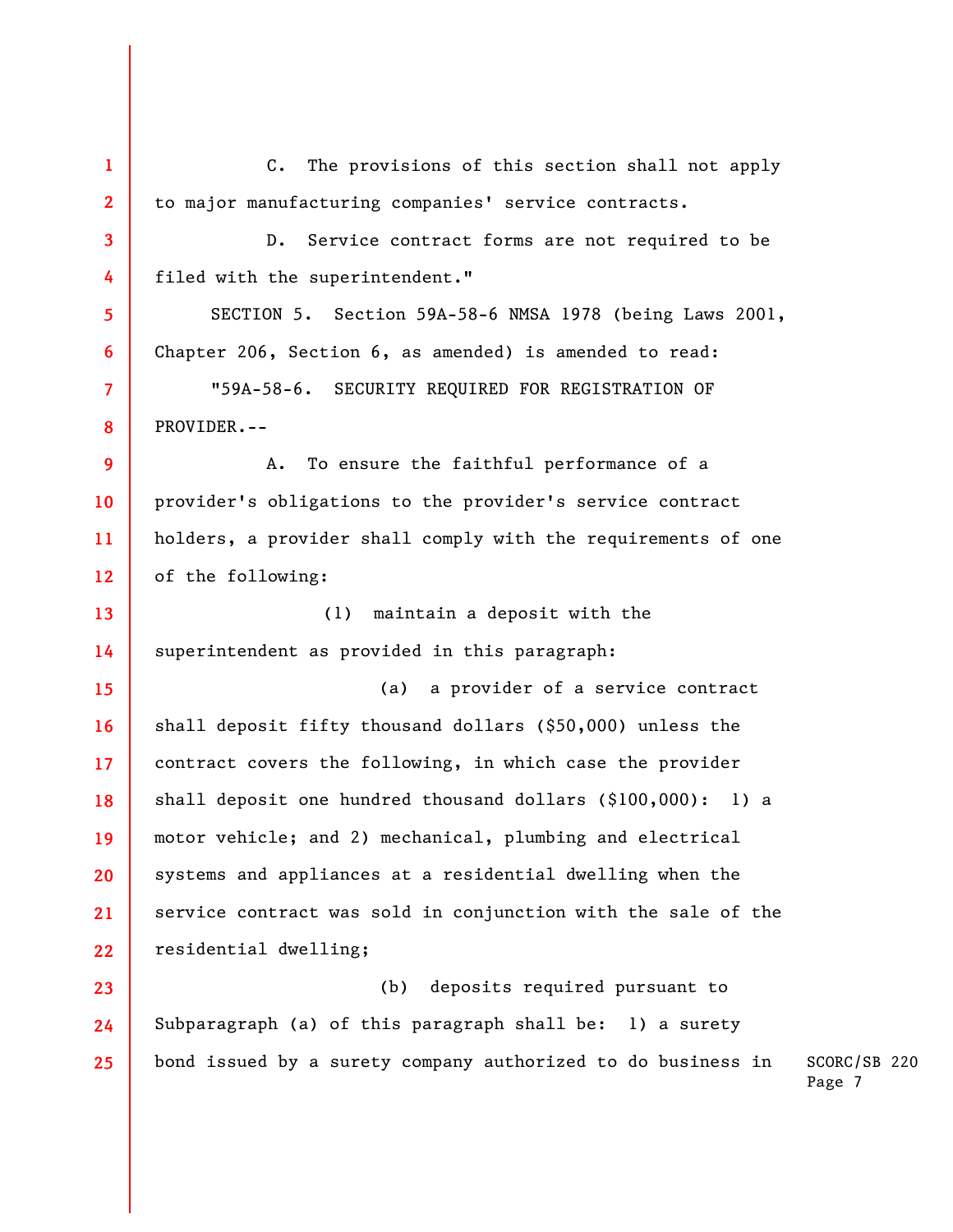**1 2 3 4 5 6 7 8 9 10 11 12 13 14 15 16 17 18 19 20 21 22 23 24 25**  New Mexico on a form acceptable to the superintendent; 2) securities of the type eligible for deposit by an insurance company; or 3) a clean and irrevocable letter of credit issued by a financial institution acceptable to the superintendent; and (c) additional deposits may be required of any provider when it is determined by the superintendent that an additional deposit is necessary for the protection of the public; or (2) insure all service contracts under a reimbursement insurance policy issued by an insurer licensed, registered or otherwise authorized to do business in this state, and who either: (a) at the time the policy is filed with the superintendent, and continuously thereafter: 1) maintains a surplus as to policyholders and paid-in capital of at least fifteen million dollars (\$15,000,000); and 2) annually files copies of the insurer's financial statements, its national association of insurance commissioners annual statement and the actuarial certification required by and filed in the insurer's state of domicile; or (b) at the time the policy is filed with the superintendent, and continuously thereafter: 1) maintains a surplus as to policyholders and paid-in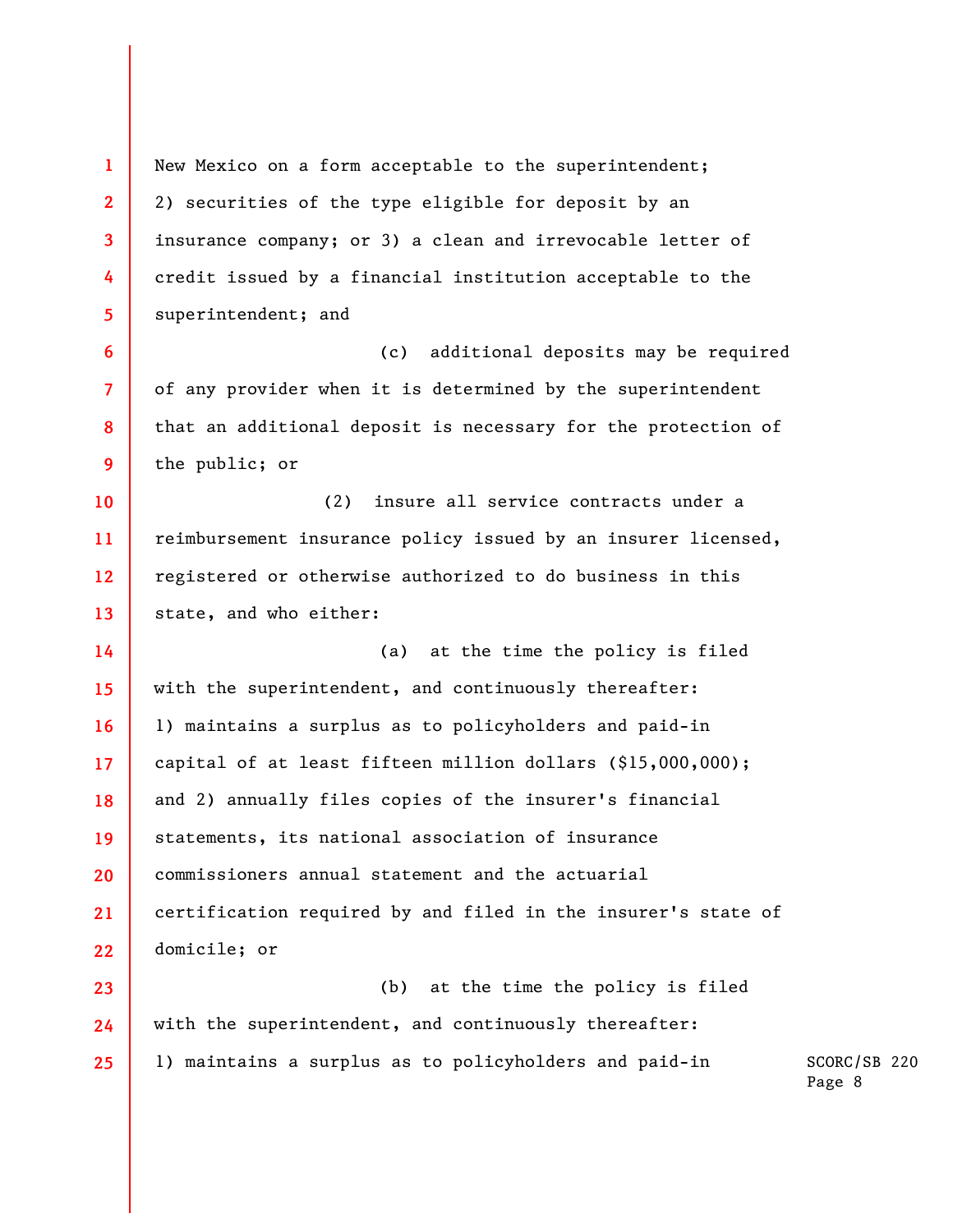SCORC/SB 220 Page 9 **1 2 3 4 5 6 7 8 9 10 11 12 13 14 15 16 17 18 19 20 21 22 23 24 25**  capital of less than fifteen million dollars (\$15,000,000) but at least equal to ten million dollars (\$10,000,000); 2) demonstrates to the satisfaction of the superintendent that the company maintains a ratio of net written premiums, wherever written, to surplus as to policyholders and paid-in capital of not greater than three to one; and 3) annually files copies of the insurer's audited financial statements, its national association of insurance commissioners annual statement and the actuarial certification required by and filed in the insurer's state of domicile. B. Except for the requirements specified in this section, no other financial security requirements shall be required by the superintendent. C. The provisions of this section shall not apply to major manufacturing companies' service contracts." SECTION 6. Section 59A-58-10 NMSA 1978 (being Laws 2001, Chapter 206, Section 10) is amended to read: "59A-58-10. INFORMATION REQUIRED IN SERVICE CONTRACT.-- A. A service contract shall: (1) be written in language that is understandable and printed in a typeface that is easy to read; (2) include the amount, if applicable, of any deductible that the holder is required to pay; (3) include the name, address and telephone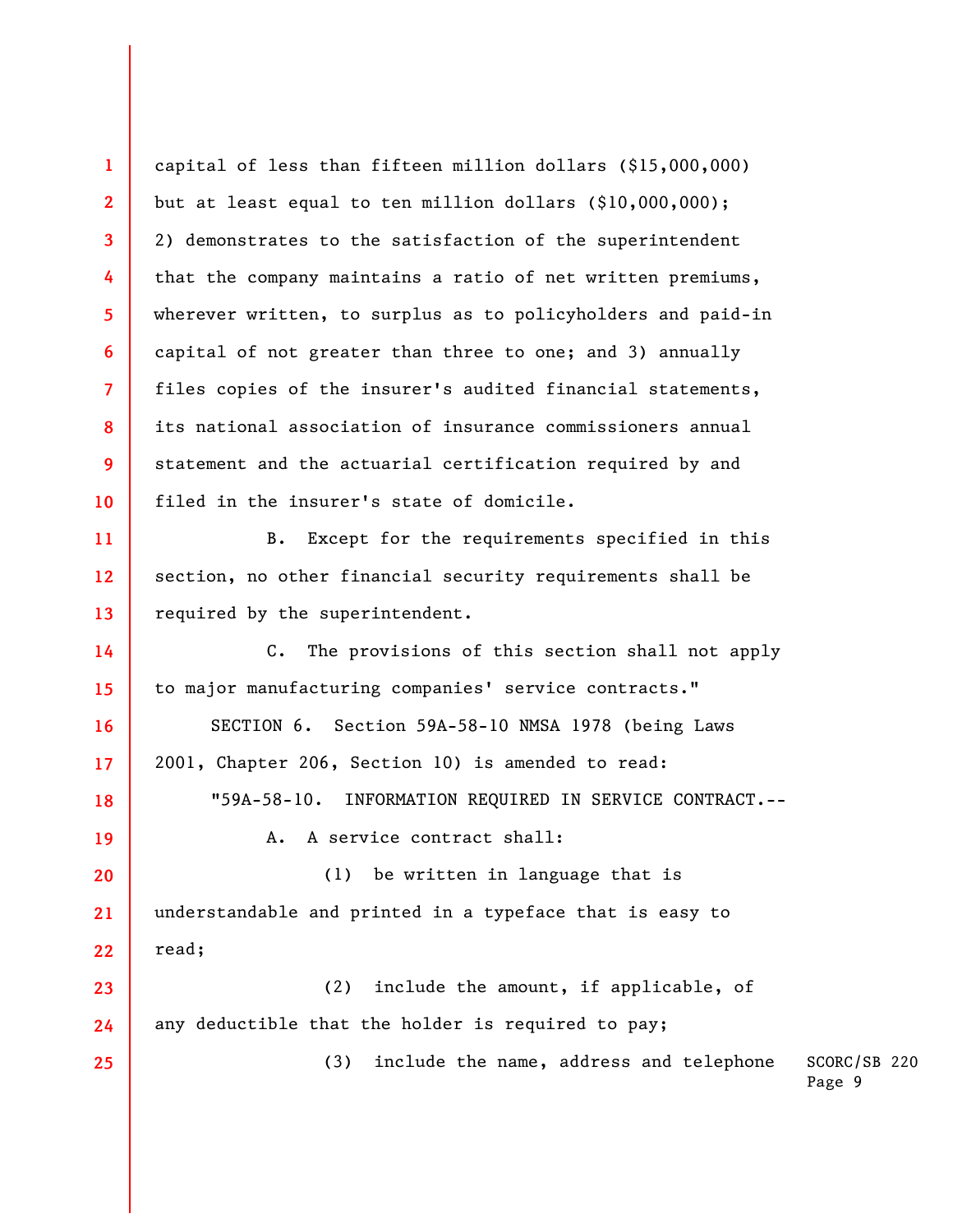SCORC/SB 220 Page 10 **1 2 3 4 5 6 7 8 9 10 11 12 13 14 15 16 17 18 19 20 21 22 23 24 25**  number of the provider and, if applicable: (a) the name, address and telephone number of the administrator; (b) the name of the holder, if provided by the holder; and (c) the name, address and telephone number of the seller; however, the names and addresses of the foregoing persons are not required to be preprinted on the service contract and may be added to the service contract at the time of the sale; (4) include the purchase price of the service contract; however, the purchase price of the service contract is not required to be preprinted on the service contract and may be added to the service contract at the time of the sale; (5) include a description of the property covered by the service contract; (6) specify the duties of the provider and any limitations, exceptions or exclusions; (7) if the service contract covers a motor vehicle, indicate whether replacement parts that are not made for or by the original manufacturer of the motor vehicle may be used to comply with the terms of the service contract; (8) include, if applicable, any restrictions on transferring or renewing the service contract;